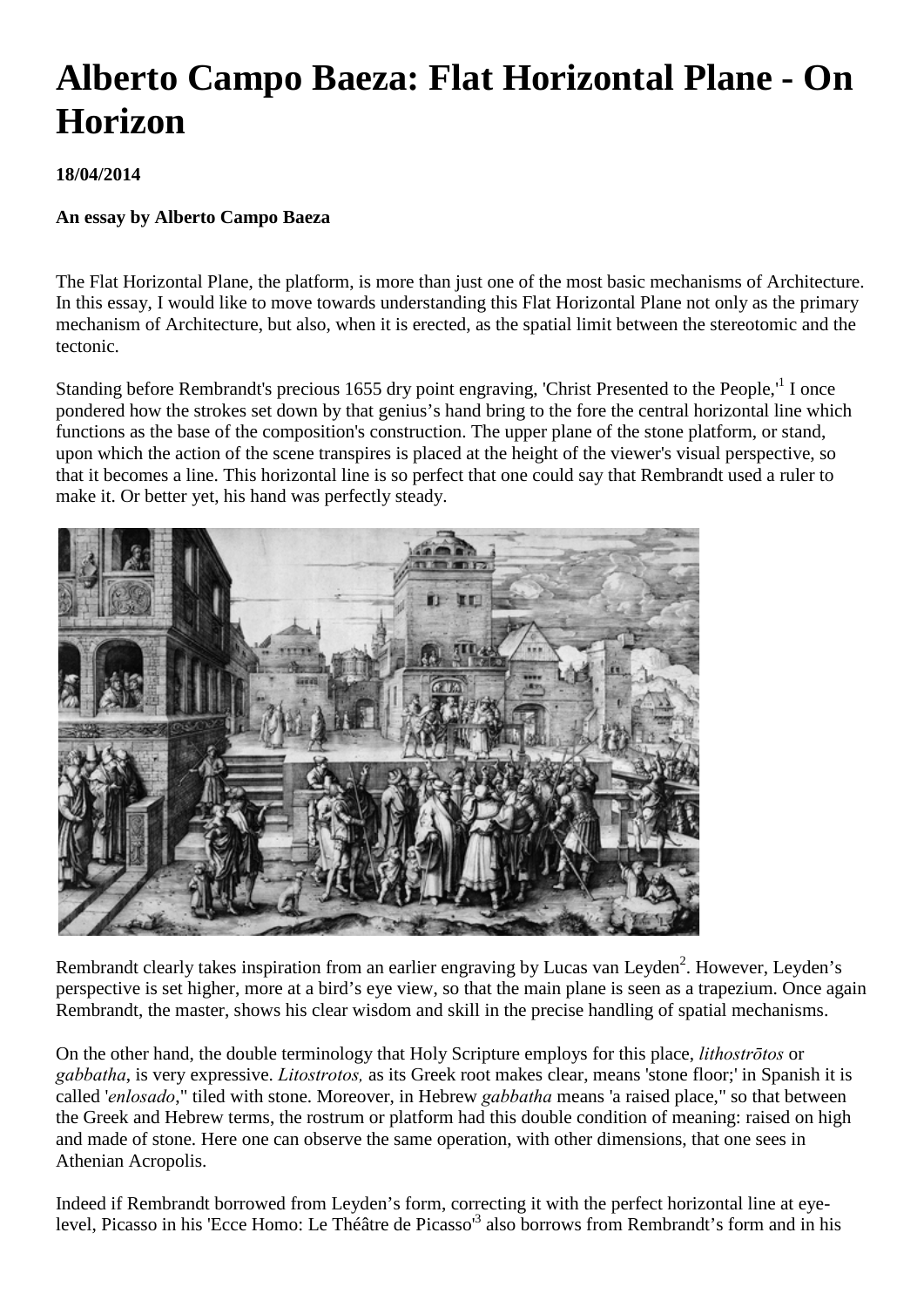very free version conserves the horizontal line from the edge of the top of the pavement, of the *Gabbatha*, exactly at eye-level. And as with Rembrandt, the line is so horizontal that it seems, or is, traced with a ruler.

It is curious how both geniuses coincide, with astonishing premonition, in their perspicacity of understanding the transformation of plane to line at eye-level. Something Mies van der Rohe was to later use in such a defining manner in his Farnsworth House.

A contemporary architect will immediately recall now what Mies van der Rohe attempted and achieved when he put the ground floor of Farnsworth House<sup>4</sup> at eye level: the plane became a line in front of the viewer, making the house appear even lighter.

So, today I'd like to discuss this flat horizontal plane, Rembrandt's and Mies', understood as the limit between the stereotomic world and the tectonic world.

It is very significant that Jorn Utzon in his well known text *Platforms and Plateaus* begins by saying that 'the platform as an architectural element has a fascinating attractiveness. I fell in love with it for the first time in Mexico on a study trip in 1949, where I found many variations of the platform, both in regard to size and condition, and where many stand alone save the natural world which surrounds them.' Certainly, it is no surprise that the platform, the raised flat horizontal plane, was the central theme of many of his buildings. The idea of the flat horizontal plane is so definitive in architecture: it is an idea of yesterday, today, and for tomorrow. The horizontal plane puts man, standing on the ground, juxtaposition to the physical sky thanks to the very gravity on which the human body depends for all of its functions; man has the maximum sensation of balance on the absolutely flat horizontal plane. Furthermore, as this plane is the dividing line between these worlds, the plane is also where they, the tectonic and the stereotomic, come together.

Curiously, Spain's Royal Academy of Language and Letters defines a flat surface as 'that which is situated in a position parallel to the horizon, in the lower part of a painting.' Moreover, it defines the horizontal plane as something 'defined by the surface of a liquid in a state of rest.' I say 'curiously' because it uses an unstable physical situation, that of 'liquid in a state of rest,' to define what is really a stable physical situation, in fact the most stable of all: the constructed plane.

In his book *Studies in Tectonic Culture*, Kenneth Frampton aptly analyzes, on the basis of profound and extensive commentaries on Utzon and his work, the validity of the platform as a universal architectural mechanism.

Likewise, in my long text, *The Establishment of Architecture: On the Construction of the Horizontal Plane: the Podium and the Platform*, I presented a heated defense of the horizontal plane, giving all kinds of arguments that in one way or another stemmed from the analyses of Utzon and Frampton.

In this text, which is, in some way, a continuation of that earlier essay, I will insist still more upon those arguments as well as explain how I have radically materialized them in some of my latest projects.

I intend, once again, to emphasize the how theory must accompany practice in architecture. It's not a matter of drawing some designs, building them and then, as if a ventriloquist, lending them a voice. On the contrary, I would like to demonstrate something that is fundamental to the artistic creation, and even more to the architectural creation: that constructed works are the synthesis of an extended and anterior process of deliberate thought which, in connecting with past history, needs construct future history. This rationalartistic process could be considered "true research."

Kenneth Frampton in the aforementioned book, reconsiders and gives life to some of the forgotten theories of Gotfried Semper; his distinction between the Stereotomic and the Tectonic in architecture is especially brilliant: the Stereotomic, on the one hand, refers to what is heavy–gravity bound, immobile, unitary, and continuous, while the Tectonic refers to what is light–mobile, fragmented, and discontinuous–on the other. Frampton didn't imagine the extent to which new architecture could be generated from that idea he recovered. On my part, I owe the discovery of these ideas to Jesus Aparicio, who after his stay as a Fulbright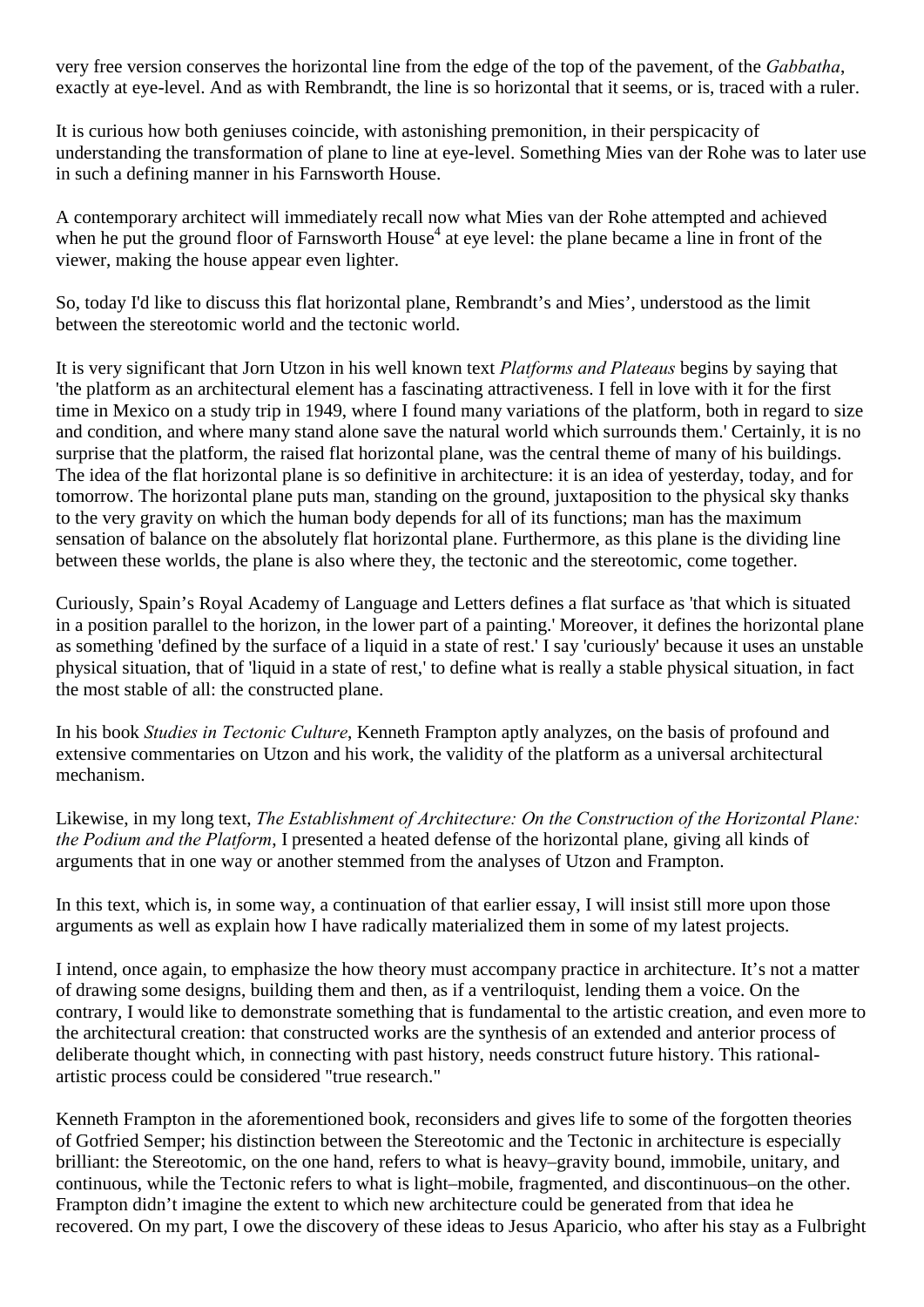scholar at Columbia University, brought them to Madrid, and later collected them in his penetrating book *El Muro*, "The Wall."

My intention in this text is to take this one step further and consider the flat horizontal plane as the materialization of the border between the tectonic and the stereotomic.

When man establishes the horizontal plane, he is doing something more important than just satisfying a physical need for stability demanded by the universal laws of gravity. When primitive man settles and takes possession of a place, the first thing he does is construct the flat horizontal plane. Accordingly, from that first moment, in order to control and possess it, he tends to look for places that are already flat, so that they are found first, and afterwards shaped, fenced in, and delimited. The plane is the earth itself, clearly a stereotomic plane.

Furthermore, when he builds it with light elements, and makes it mobile, he is doing something even more profound: he is raising himself over the earth in order to dominate it. In constructing the mobile and raised horizontal plane, it is already tectonic: man proclaims his recognition of the tectonic world by which he gains a dimension of mobility, and most importantly, freedom. The hut becomes a sign of freedom before the cave.

When Mies van der Rohe builds his Farnsworth House, he is performing an act that goes far beyond merely making his truly beautiful, light, and transparent house. He is, for the first time in the history of architecture, consciously setting the flat horizontal plane floating in the air as an architect. This feat is absolutely key to the operation, and something that Philip Johnson never succeeded in fully understanding.



Given the self-evident perspicacity of the operation, it is not easy to explain why later generations of architects have not repeated, in a general way, Mies van der Rohe's creation of the floating, flat horizontal plane in Farnsworth House. Not even Mies himself did it again, nor Adalberto Libera, whose Casa Malaparte<sup>5</sup> was a radical proposal to set the horizontal plane as the main floor of the life of the house, like the beginning or end of a stereotomic podium, as if it a small acropolis. Nothing that radical was ever repeated, either by Libera or any other architect.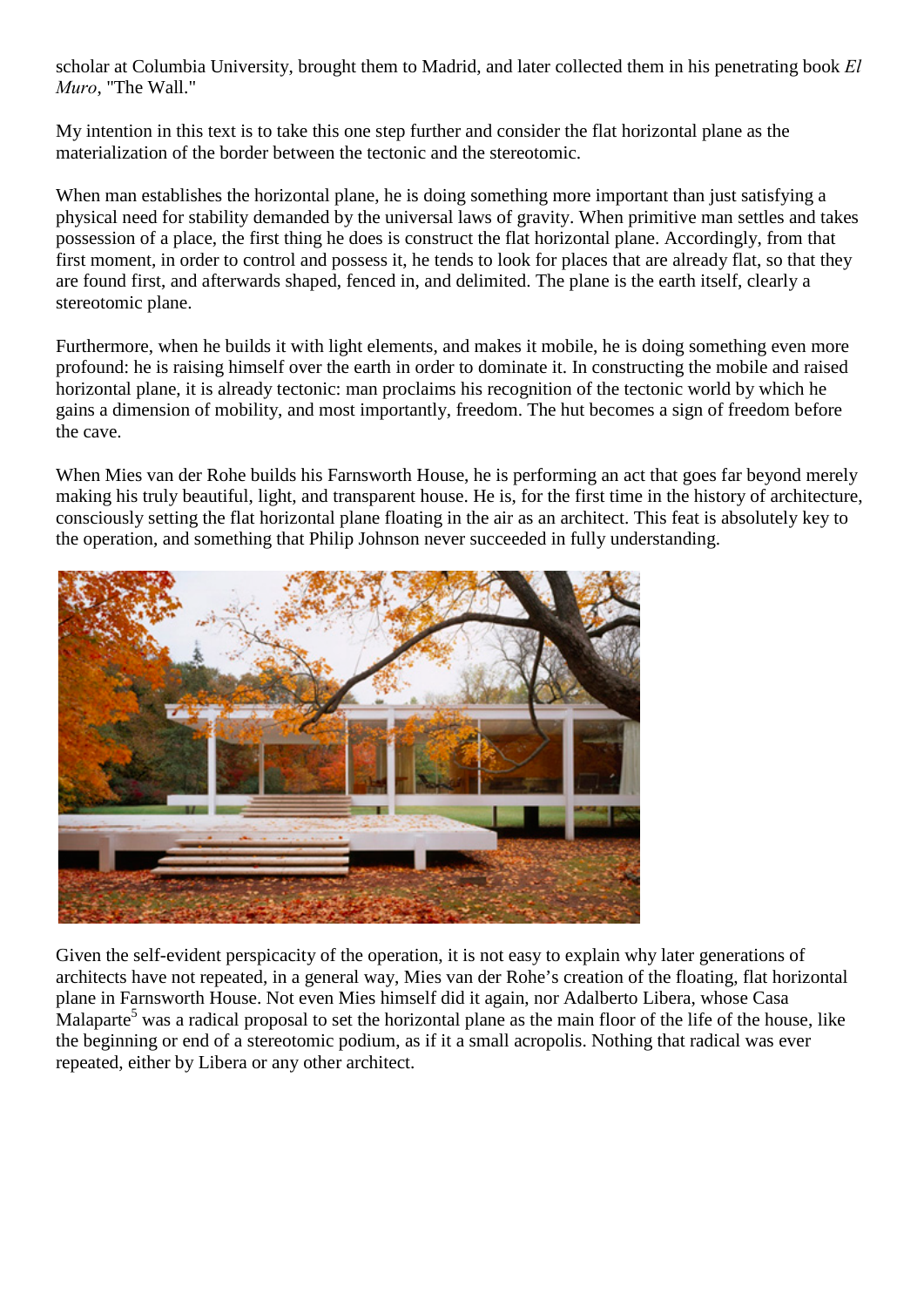#### ADDENDA

The aim in my latest projects: the construction of the flat horizontal plane. In the project Between Cathedrals, already constructed in Cadiz, the Center for Nature Interpretation in the Janubio Salt Flats, Lanzarote, Canary Islands, and in the Van Thillo House in Tarifa, the central theme is the creation of a flat horizontal plane, on high, radical and bare.

In none of these cases does it become flat rooftop that is exploited for other purposes, otherwise occupied, or used for landscaping, as many architects are doing these days in the name of sustainability. Wherever such aims may be, nothing could be further from our idea, and Utzon astutely observes in the last paragraph of his text: 'To materialize the platform, make it visible, and avoid its disappearance, is a very important topic when one begins to build on top of it. A flat roof alone does not express the flat nature of the platform.'

Speaking for myself, from the very start I have no doubt that the plane must take the lead role in these projects, as the flat horizontal plane is origin of their most central guiding idea. If any emerging element has been eliminated from their design, it was not done so for reasons of either purity or rout minimalism. On the contrary, the spatial force of this flat horizontal plane, of this platform facing nature, is of such a nature that any emerging element could distort it. It is a flat horizontal plane between the stereotomic and the tectonic, between heaven and earth.

It is clear that this is only possible in places that, on the one hand, have a landscape with a distant horizon that renders this operation meaningful, and moreover, have a climate that permits the intended function wide open sky. In all of these cases, in the three projects, the distant horizon is the line of the Atlantic Ocean; the three places possess a privileged climate.

#### THE THREE PROJECTS

The first of these three projects, already built in Cadiz, the so-called oldest city in the West, is called Between Cathedrals<sup>6</sup>. We were asked to 'cover an archeological excavation,' and give the city a public space. To do so, we made something more than just a flat roof. We made a raised flat horizontal plane, paved in Macael white marble, and to which we built a ramp for easy access, also placing a white canopy on it to give it some shade. Hugged by the two cathedrals, the platform on high blocks the view of the cars passing in front of it and we are left to take in the sea alone, in an effective operation of abstraction. The immense Atlantic Ocean lies before us, nothing more and nothing less. This type of plane clearly belongs to the tectonic world.

The building in Lanzarote<sup>7</sup> is situated in the center of the hills that surround the Janubio salt flats that open to the sea. Sitting in the center, at the highest point stands a large, square, and flat horizontal plane, measuring 90x90 meters. This plane is black, just like the lava found throughout the island, and capable of underlining the fascinating landscape we face, endowing it with spatial value. An entrance is dug out in the plane as a 'trench', and some courtyards that will serve the functions housed below are spread out in front of the sea. The shade produced by these excavated spaces gives the operation still greater force. This plane clearly belongs to the stereotomic world.

The Van Thillo House<sup>8</sup> in Tarifa, Cadiz, also on high, in fact on a coastal dune in front of the ocean, rises up as a square flat horizontal plane, measuring 20x20 meters, and is made of travertine stone. Life takes place on the plane which stresses the seascape before us. An entrance, pool, and an amphitheater, which will also serve as protection from the winds that blow in from the straits, are carved into it. The rest of the house is situated below, facing the sea. This plane also clearly belongs to the stereotomic world.

In each of these three cases, the geometry adopted, open to all four directions, further clarifies the proposed spatial emphasis. This is true, most of all, since in all of the cases they open to the west, the sunset, and also to the Atlantic Ocean: our line and nature's line thus parallel.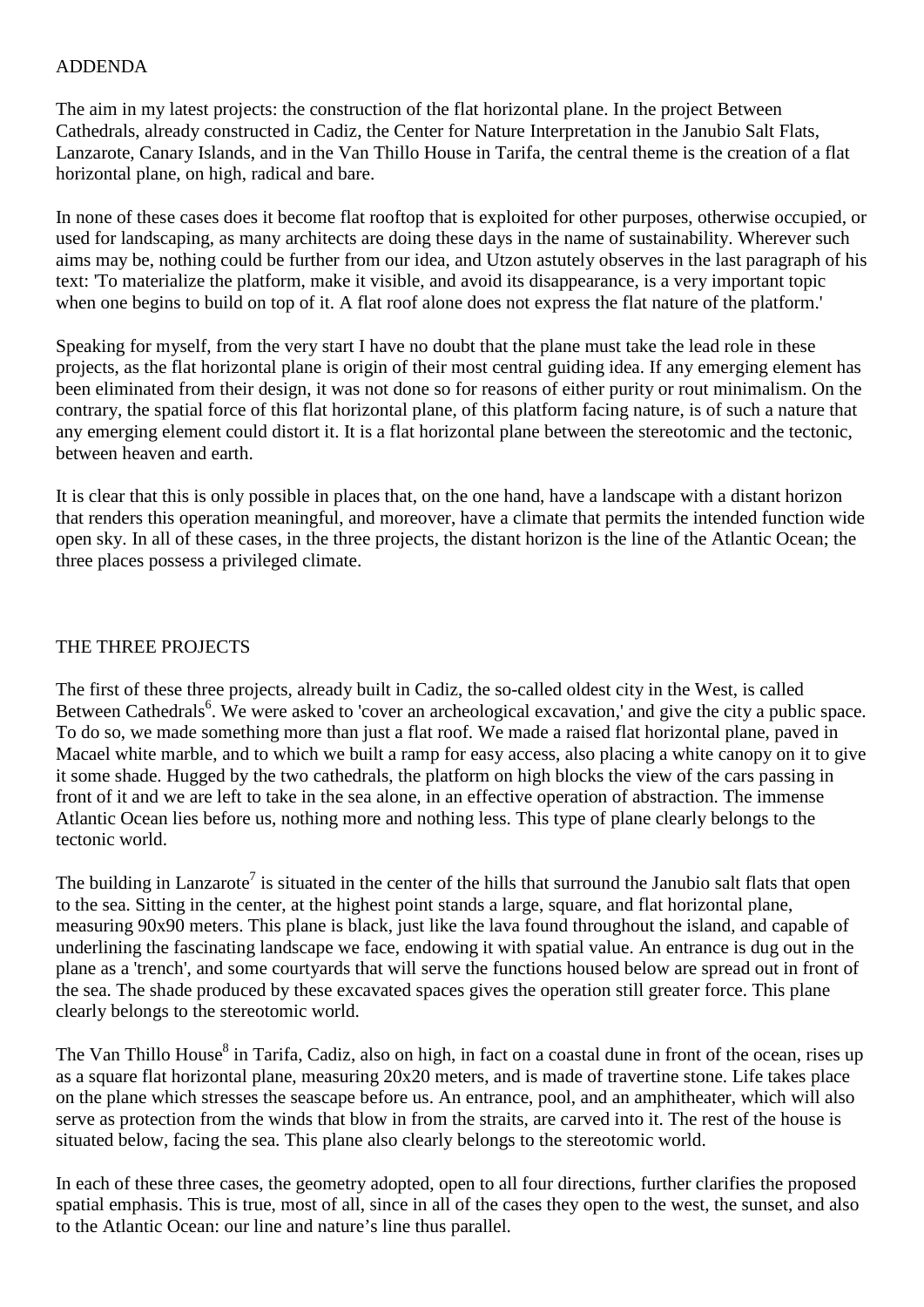Also, as I mentioned, the climate in these places is perfect for these spatial operations. We may recall here how the *azoteas,* or roof terraces, have traditionally been common living spaces in such island and coastal areas. A few well-known Le Corbusier photos could come to mind here as well.

I still remember my experience when, as a child in Cadiz, we ran around the flat roof terraces at home while the women chatted calmly in that privileged, open-sky living room from which we saw the sea and the sunsets. Time there was always suspended. Of course, current technology allows the operation to be taken to its most radical extreme, building these new horizontal planes totally and completely flat.

A radical flat horizontal plane of this sort will, without any intermediate element, exaggerate the spatial qualities of these places I've described with their distant horizons. The distant landscape in front of us, in this case the sea, will seem to be coming towards us since it is accentuated by the line of our flat horizontal plane; or it will seem that we, as if riding on Aladdin's magic carpet, are moving towards it. The living functions, for example, of the solarium where one can descend into a trench in order take in the sun or of the excavated quarters in which one can seek shelter from the wind, can be perfectly performed there.

In some of my earlier projects, I had already used this spatial resource, in De Blas House in Madrid, in the Olnick Spanu House in New York, and Rufo House in Toledo. In all of them, the lightest part of the building was constructed over this horizontal plane, and complemented the work with a very good spatial outcome. In these new projects, I insist on a radical conception of the plane that increases the intensity of the operation.

To convince people that it is perfectly possible to realize the intended functions on a radical horizontal plane, bare and flat, it helps to imagine it like the decks of a ship. Standing on a flat horizontal plane is like being standing on the deck of a ship under the open sky, or like being on a raft, as Mies van der Rohe argued when speaking of his Farnsworth House.

And while this theme of the platform frequently appeared in my earlier projects, with some element built on top of it to house practical functions, I believe that the search for refinement in making sure that the upper plane is truly the main plane remains a contribution that can still be made to architecture: the construction of the radical flat horizontal plane. In each case, the material used in their construction, i.e. the super-white marble in Cadiz, the black concrete in Lanzarote, and the sand or travertine in Tarifa, contributed effectively to the spatial dominance of the horizontal plane.

#### **CONCLUSION**

---

In short, we must defend the flat horizontal plane as the limit between the stereotomic and the tectonic worlds. Well-defined in proportions, dimensions, and materials, it remains one of the most basic mechanisms of Architecture since time in memorial. It is bound to the human body by gravity and balance and to the human soul by the indispensable serenity of connecting with the heavenly. According to Utzon, the operation that the Indians sought by raising their platforms to over-look the jungle in the stone age continues to be that which that man seeks in the third millennium: happiness, in our case, through architecture. As Utzon said, 'inhabiting the Gods' abode.'